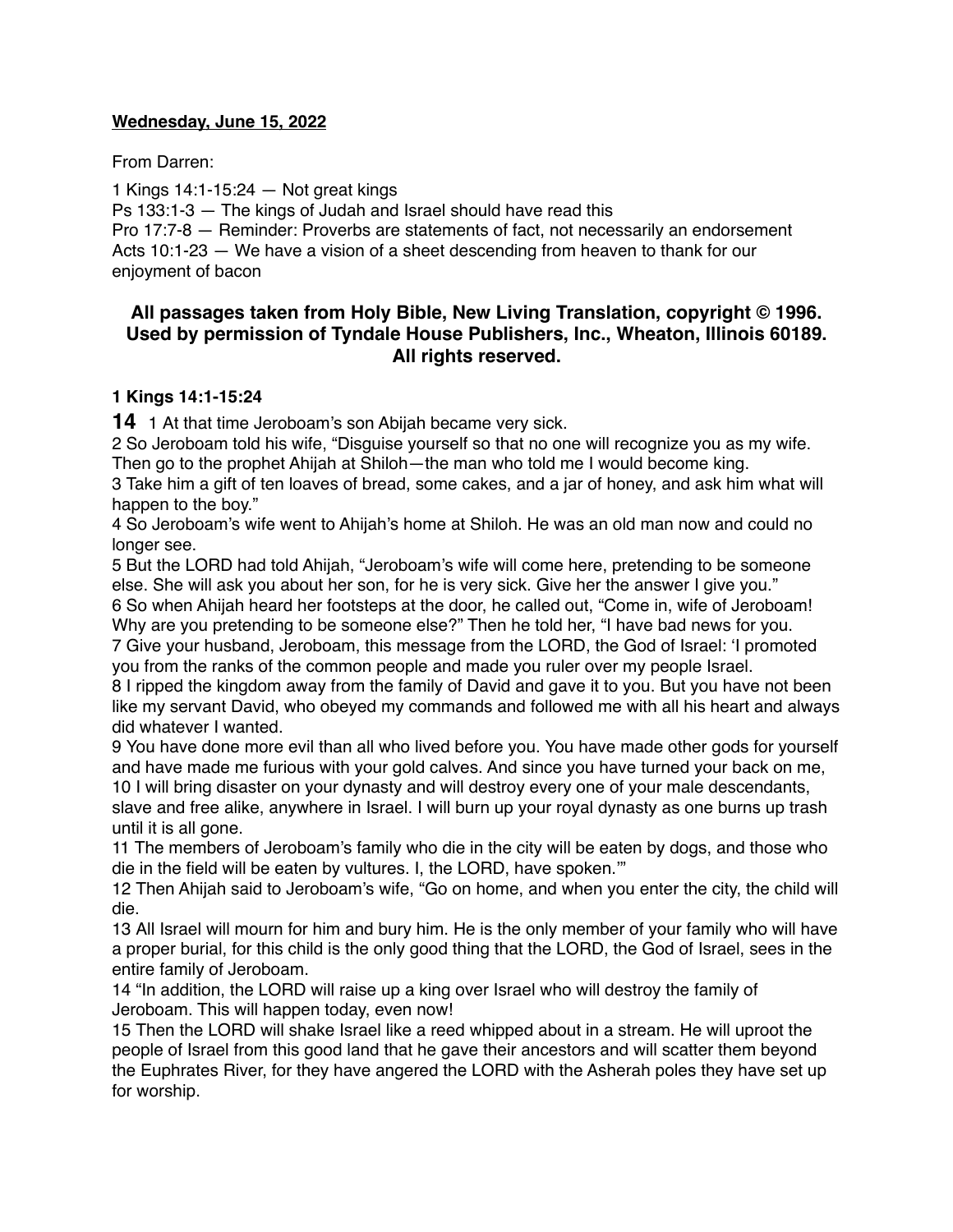16 He will abandon Israel because Jeroboam sinned and made Israel sin along with him." 17 So Jeroboam's wife returned to Tirzah, and the child died just as she walked through the door of her home.

18 And all Israel buried him and mourned for him, as the LORD had promised through the prophet Ahijah.

19 The rest of the events in Jeroboam's reign, including all his wars and how he ruled, are recorded in *The Book of the History of the Kings of Israel.*

20 Jeroboam reigned in Israel twenty-two years. When Jeroboam died, his son Nadab became the next king.

21 Meanwhile, Rehoboam son of Solomon was king in Judah. He was forty-one years old when he became king, and he reigned seventeen years in Jerusalem, the city the LORD had chosen from among all the tribes of Israel as the place to honor his name. Rehoboam's mother was Naamah, an Ammonite woman.

22 During Rehoboam's reign, the people of Judah did what was evil in the LORD 's sight, provoking his anger with their sin, for it was even worse than that of their ancestors.

23 For they also built for themselves pagan shrines and set up sacred pillars and Asherah poles on every high hill and under every green tree.

24 There were even male and female shrine prostitutes throughout the land. The people imitated the detestable practices of the pagan nations the LORD had driven from the land ahead of the Israelites.

25 In the fifth year of King Rehoboam's reign, King Shishak of Egypt came up and attacked Jerusalem.

26 He ransacked the treasuries of the LORD 's Temple and the royal palace; he stole everything, including all the gold shields Solomon had made.

27 King Rehoboam later replaced them with bronze shields as substitutes, and he entrusted them to the care of the commanders of the guard who protected the entrance to the royal palace.

28 Whenever the king went to the Temple of the LORD, the guards would also take the shields and then return them to the guardroom.

29 The rest of the events in Rehoboam's reign and everything he did are recorded in *The Book of the History of the Kings of Judah.*

30 There was constant war between Rehoboam and Jeroboam.

31 When Rehoboam died, he was buried among his ancestors in the City of David. His mother was Naamah, an Ammonite woman. Then his son Abijam became the next king.

**15** 1 Abijam began to rule over Judah in the eighteenth year of Jeroboam's reign in Israel.

2 He reigned in Jerusalem three years. His mother was Maacah, the granddaughter of Absalom. 3 He committed the same sins as his father before him, and he was not faithful to the LORD his God, as his ancestor David had been.

4 But for David's sake, the LORD his God allowed his descendants to continue ruling, shining like a lamp, and he gave Abijam a son to rule after him in Jerusalem.

5 For David had done what was pleasing in the LORD 's sight and had obeyed the LORD 's commands throughout his life, except in the affair concerning Uriah the Hittite.

6 There was war between Abijam and Jeroboam throughout Abijam's reign.

7 The rest of the events in Abijam's reign and everything he did are recorded in *The Book of the History of the Kings of Judah.* There was constant war between Abijam and Jeroboam.

8 When Abijam died, he was buried in the City of David. Then his son Asa became the next king.

9 Asa began to rule over Judah in the twentieth year of Jeroboam's reign in Israel.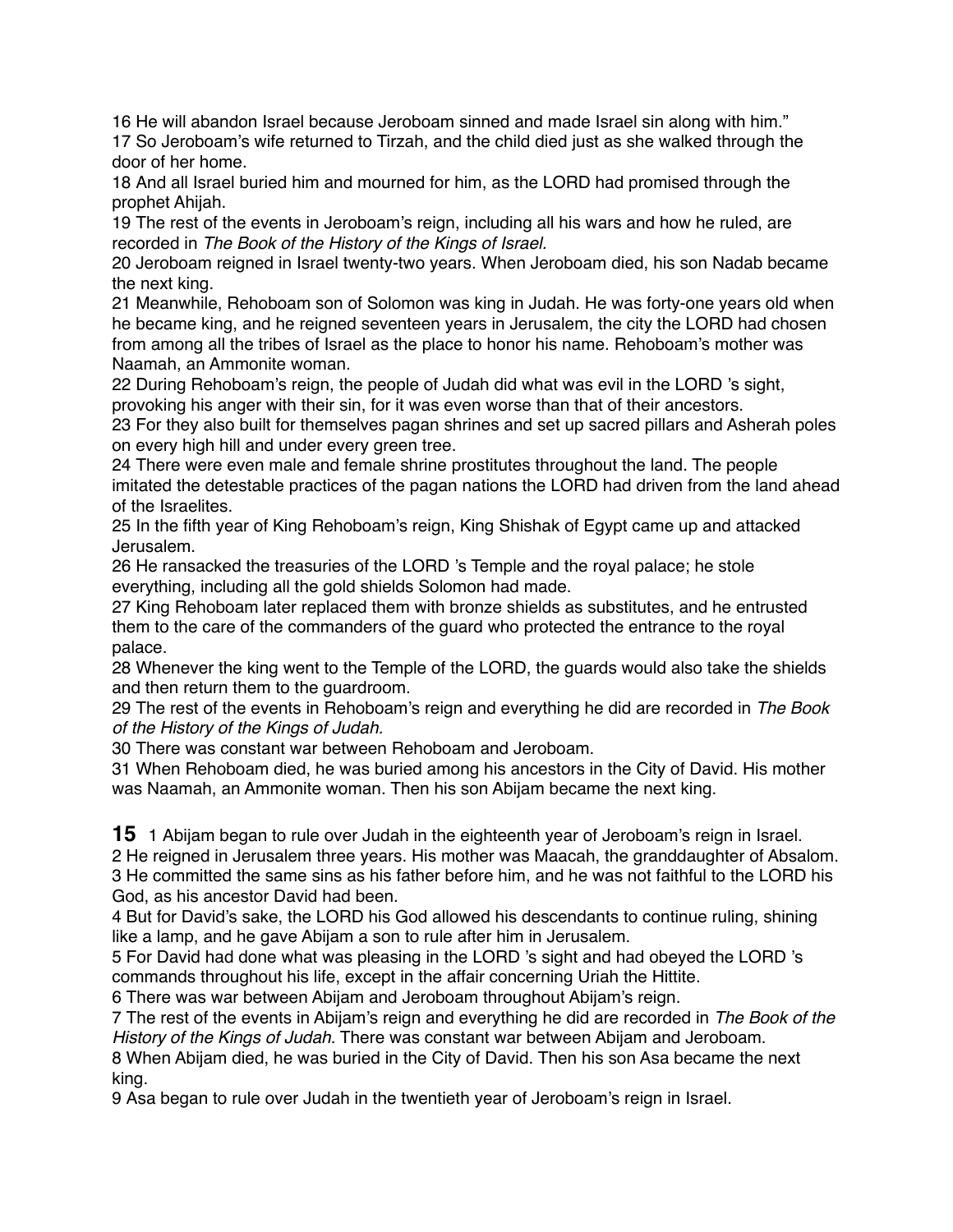10 He reigned in Jerusalem forty-one years. His grandmother was Maacah, the granddaughter of Absalom.

11 Asa did what was pleasing in the LORD 's sight, as his ancestor David had done.

12 He banished the male and female shrine prostitutes from the land and got rid of all the idols his ancestors had made.

13 He even deposed his grandmother Maacah from her position as queen mother because she had made an obscene Asherah pole. He cut down her obscene pole and burned it in the Kidron Valley.

14 Although the pagan shrines were not removed, Asa's heart remained completely faithful to the LORD throughout his life.

15 He brought into the Temple of the LORD the silver and gold and the various items that he and his father had dedicated.

16 There was constant war between King Asa of Judah and King Baasha of Israel.

17 King Baasha of Israel invaded Judah and fortified Ramah in order to prevent anyone from entering or leaving King Asa's territory in Judah.

18 Asa responded by removing all the silver and gold that was left in the treasuries of the Temple of the LORD and the royal palace. He sent it with some of his officials to Ben-hadad son of Tabrimmon, son of Hezion, the king of Aram, who was ruling in Damascus, along with this message:

19 "Let there be a treaty between you and me like the one between your father and my father. See, I am sending you a gift of silver and gold. Break your treaty with King Baasha of Israel so that he will leave me alone."

20 Ben-hadad agreed to King Asa's request and sent the commanders of his army to attack the towns of Israel. They conquered the towns of Ijon, Dan, Abel-beth-maacah, and all Kinnereth, and all the land of Naphtali.

21 As soon as Baasha of Israel heard what was happening, he abandoned his project of fortifying Ramah and withdrew to Tirzah.

22 Then King Asa sent an order throughout Judah, requiring that everyone, without exception, help to carry away the building stones and timbers that Baasha had been using to fortify Ramah. Asa used these materials to fortify the town of Geba in Benjamin and the town of Mizpah.

23 The rest of the events in Asa's reign—the extent of his power, everything he did, and the names of the cities he built—are recorded in *The Book of the History of the Kings of Judah* (or Israel). In his old age his feet became diseased.

24 When Asa died, he was buried with his ancestors in the City of David. Then Jehoshaphat, Asa's son, became the next king.

# **Psalm 133:1-3**

**133** 1 How wonderful and pleasant it is when brothers live together in harmony! 2 For harmony is as precious as the anointing oil that was poured over Aaron's head, that ran down his beard and onto the border of his robe.

3 Harmony is as refreshing as the dew from Mount Hermon that falls on the mountains of Zion. And there the LORD has pronounced his blessing, even life everlasting.

# **Proverbs 17:7-8**

**17** 7 Eloquent words are not fitting for a fool; even less are lies fitting for a ruler.

8 A bribe is like a lucky charm; whoever gives one will prosper!